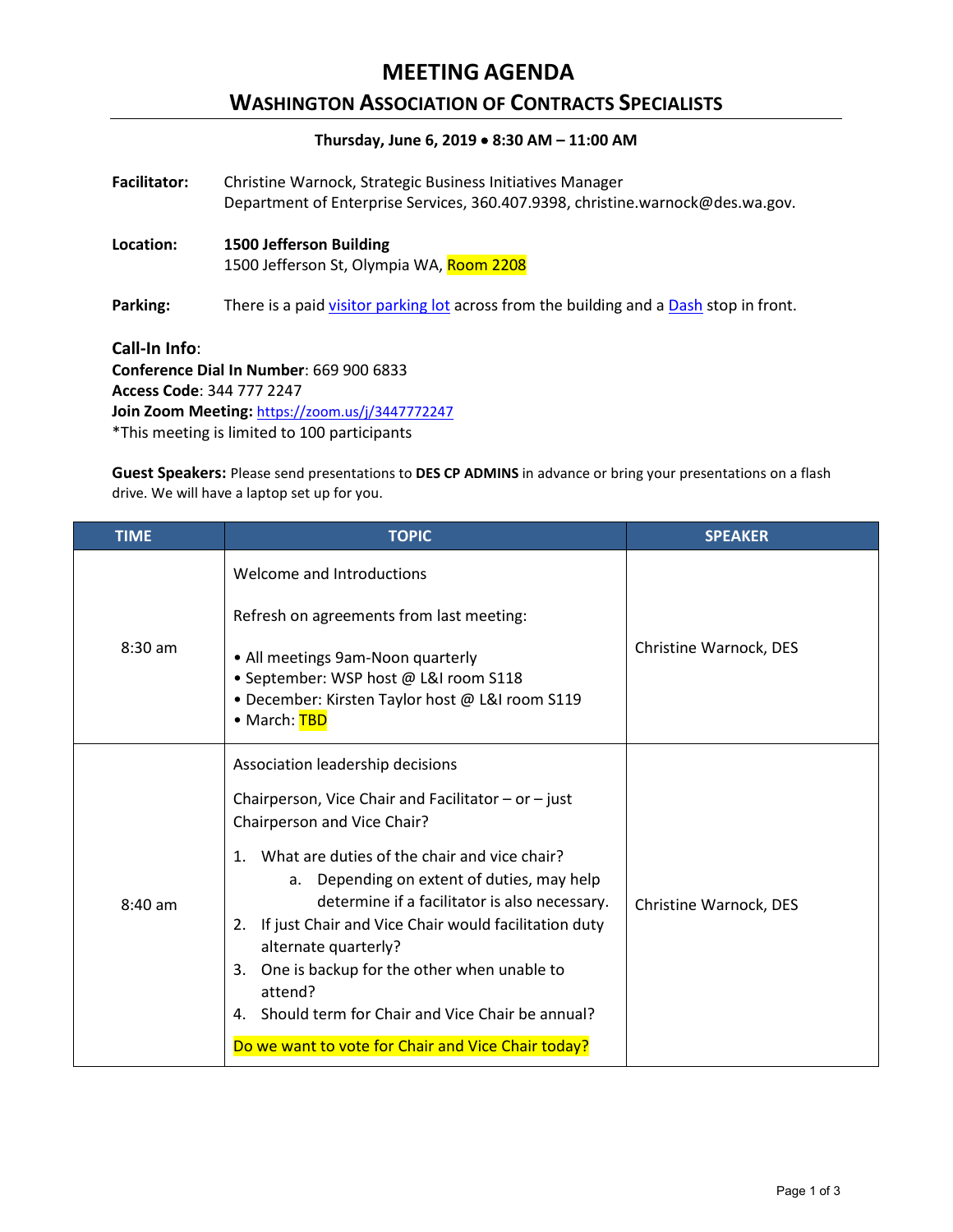# **MEETING AGENDA**

## **WASHINGTON ASSOCIATION OF CONTRACTS SPECIALISTS**

| $9:15 \text{ am}$ | Legislative session wrap up                                                                                                            | Gabrielle Stillwater, DES |
|-------------------|----------------------------------------------------------------------------------------------------------------------------------------|---------------------------|
| $9:30 \text{ am}$ | Training Advisory Group update                                                                                                         | Sundae Delgado, DES       |
| $9:45$ am         | DES Policy Team update                                                                                                                 | Christine Warnock, DES    |
| $10:00$ am        | DES contracts website process improvement<br>Customer-focused improvements<br>$\bullet$<br><b>WACS</b> landing page<br>٠               | Howard Cox, DES           |
| $10:20$ am        | Create a list of potential agenda topics for the year<br>Discuss topics for next quarterly meeting<br>Christine Warnock, DES<br>agenda |                           |